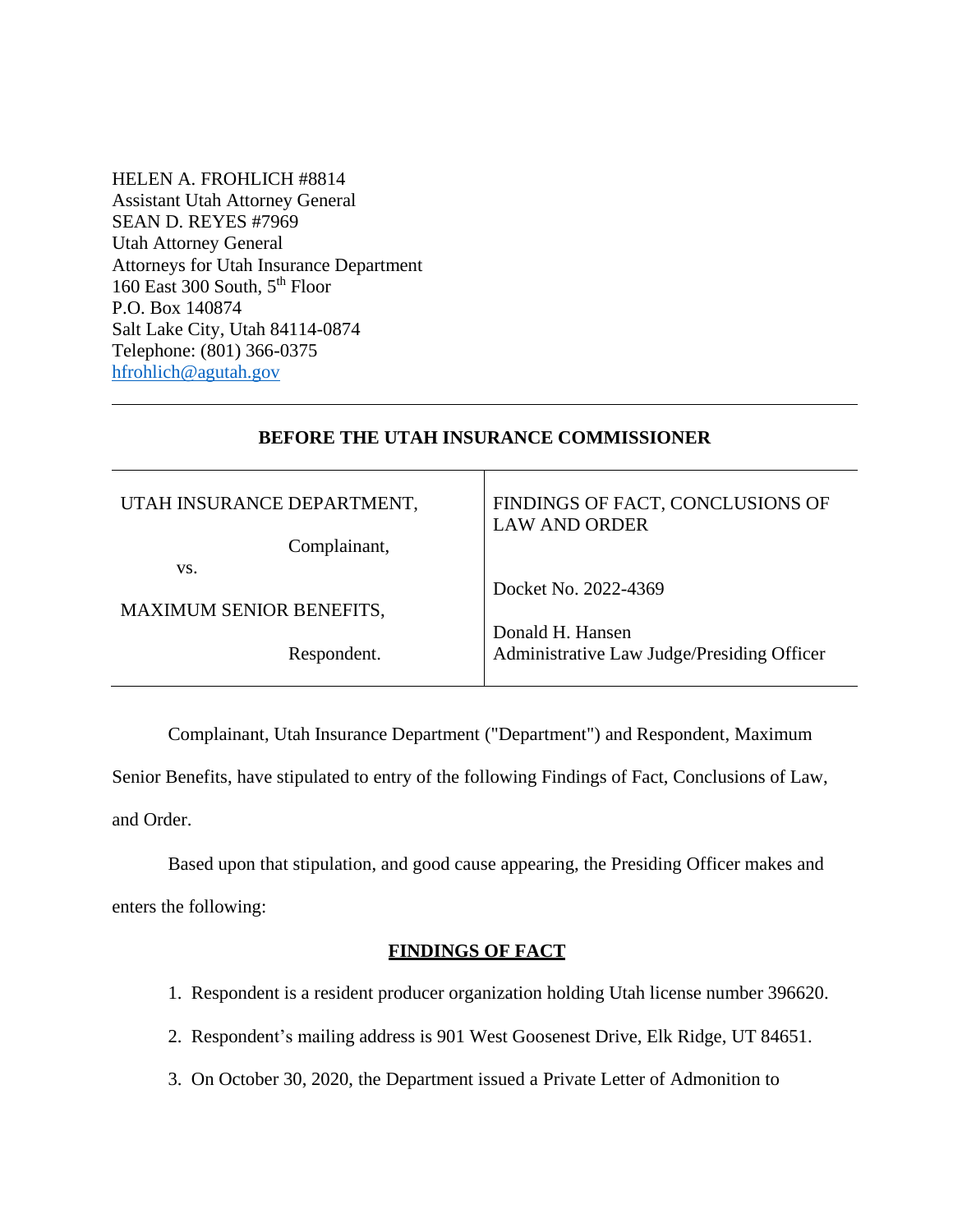Respondent for violating Utah Code § 31A-23a-402 and Utah Admin. Code R590-130-6 by sending mailers to Utah consumers that appeared to be from a government agency.

4. In August 2021, the Department opened another investigation regarding Respondent's advertising mailers.

5. During the investigation, the Department found that Respondent had again allowed a third-party vendor to send advertising mailers to Utah consumers that would cause a reasonable person to mistakenly believe that a state or federal agency created the advertisement.

6. The format and envelope of the mailer made it look like an official mailer from the IRS.

7. The mailers did not disclose that they were associated with an insurance licensee.

8. The Department and Respondent have agreed to an administrative forfeiture of \$23,446.50.

#### **CONCLUSIONS OF LAW**

1. The Utah Insurance Commissioner ("Commissioner") has jurisdiction over the parties and this adjudicative proceeding pursuant to Utah Code §§ 31A-1-105 and 31A-2-201.

2. The Commissioner has legal authority to impose penalties on the Department's licensees who violate the Utah Insurance Code. Utah Code § 31A-2-308.

3. Respondent violated Utah Code § 31A-23a-402 by using an advertisement that would cause a reasonable person to mistakenly believe that it came from a state or federal agency.

4. Respondent violated Utah Admin Rule R590-130-6 when the format and content of its advertisement was not complete and clear to avoid deceiving or misleading the reader or viewer.

5. Respondent violated Utah Admin Rule R590-154-6 when its mailers failed to disclose

2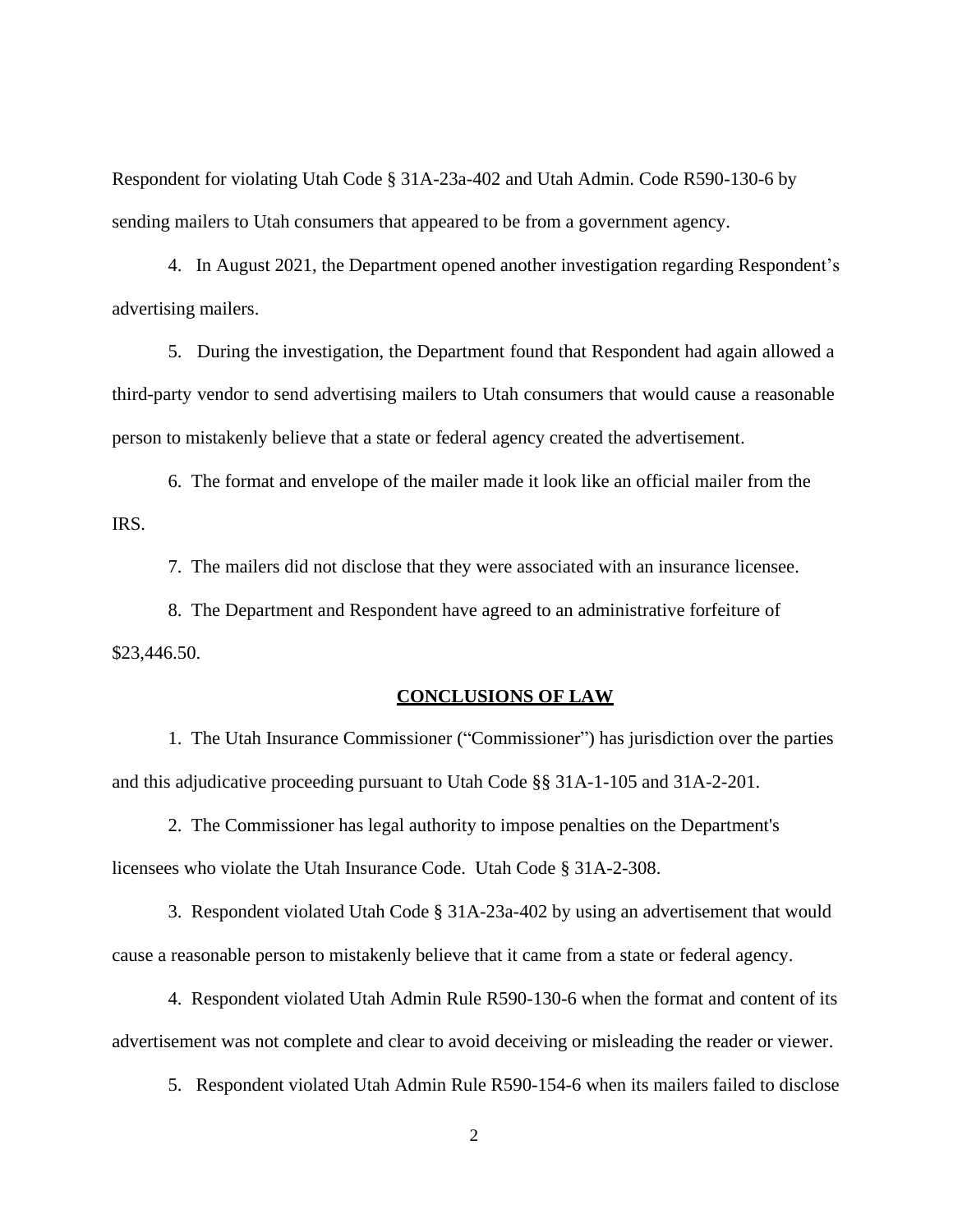that it was an insurance licensee.

6. As penalties for the violations in this case, Respondent should be ordered to pay a forfeiture of \$23,446.50

### **ORDER**

Based on the foregoing Findings of Fact and Conclusions of Law, it is hereby Ordered that:

1. Respondent shall pay a forfeiture of \$23,446.50 for the violations described in the

Conclusions of Law. The forfeiture shall be paid in full to the Department no later than 30 days

after this Order is signed.

2. Respondent is ordered not to commit the violations described in the Conclusions of Law in the future.

DATED this 7<sup>th</sup> day of February, 2022.

JONATHAN T. PIKE Utah Insurance Commissioner

*/s/ Donald H. Hansen*

 Donald H. Hansen Administrative Law Judge/Presiding Officer Utah Insurance Department 4315 South 2700 West, Suite 2300 Taylorsville, UT 84159 801-957-9321 Email: [uidadmincases@utah.gov](mailto:uidadmincases@utah.gov)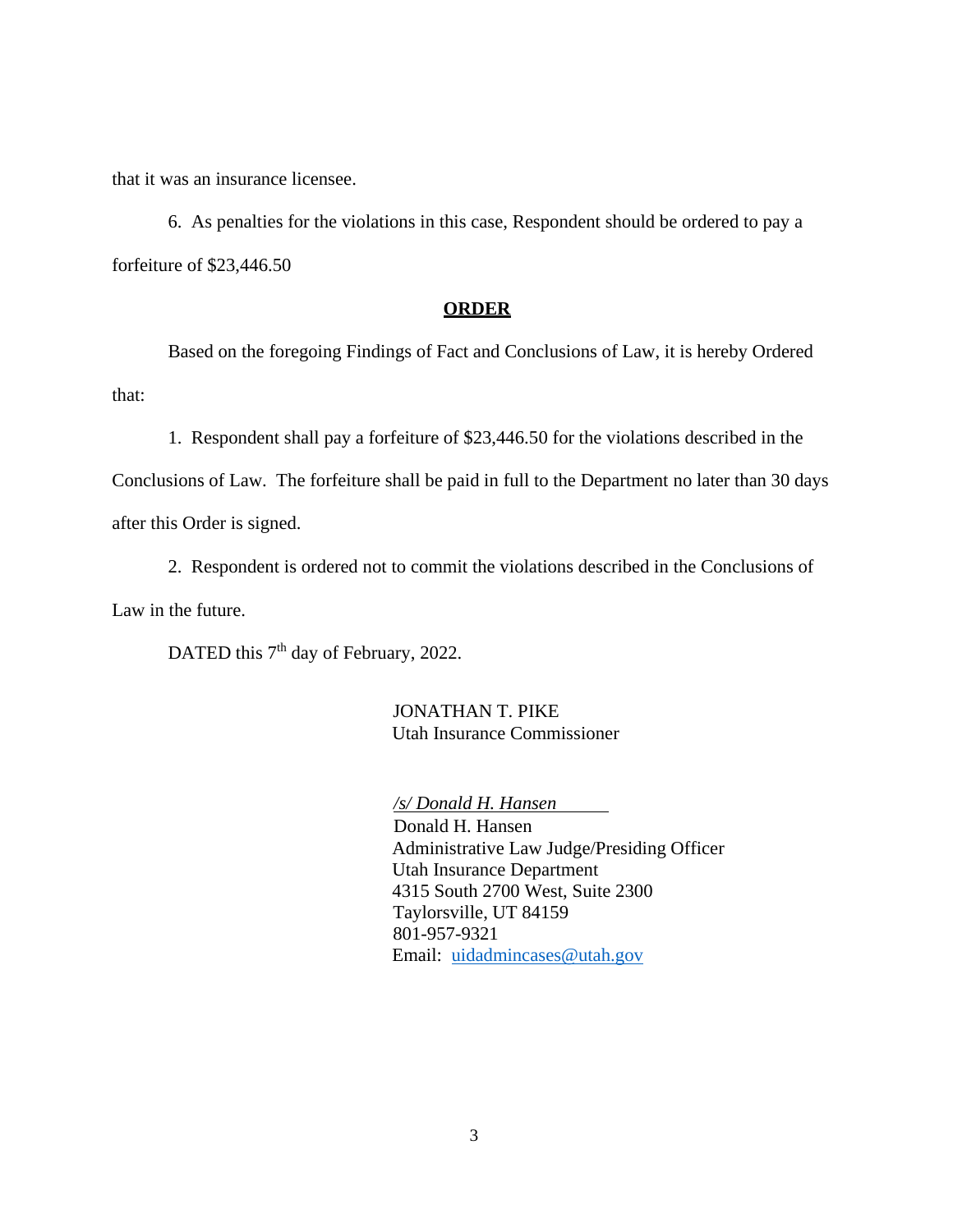## **NOTICE TO RESPONDENT**

Failure to obey this Order may subject you to further penalties that include a forfeiture of up to \$2,500 per violation, with each day of the violation constituting a separate violation. Other penalties for failing to obey this Order may include license suspension, probation, refusal to renew, or revocation. Failure to obey this Order may also result in an action taken against you in a court of competent jurisdiction where forfeitures of up to \$10,000 for each day the failure to comply continues until judgment is rendered. If you are licensed in other jurisdictions, you may be required to report this proceeding in those jurisdictions.